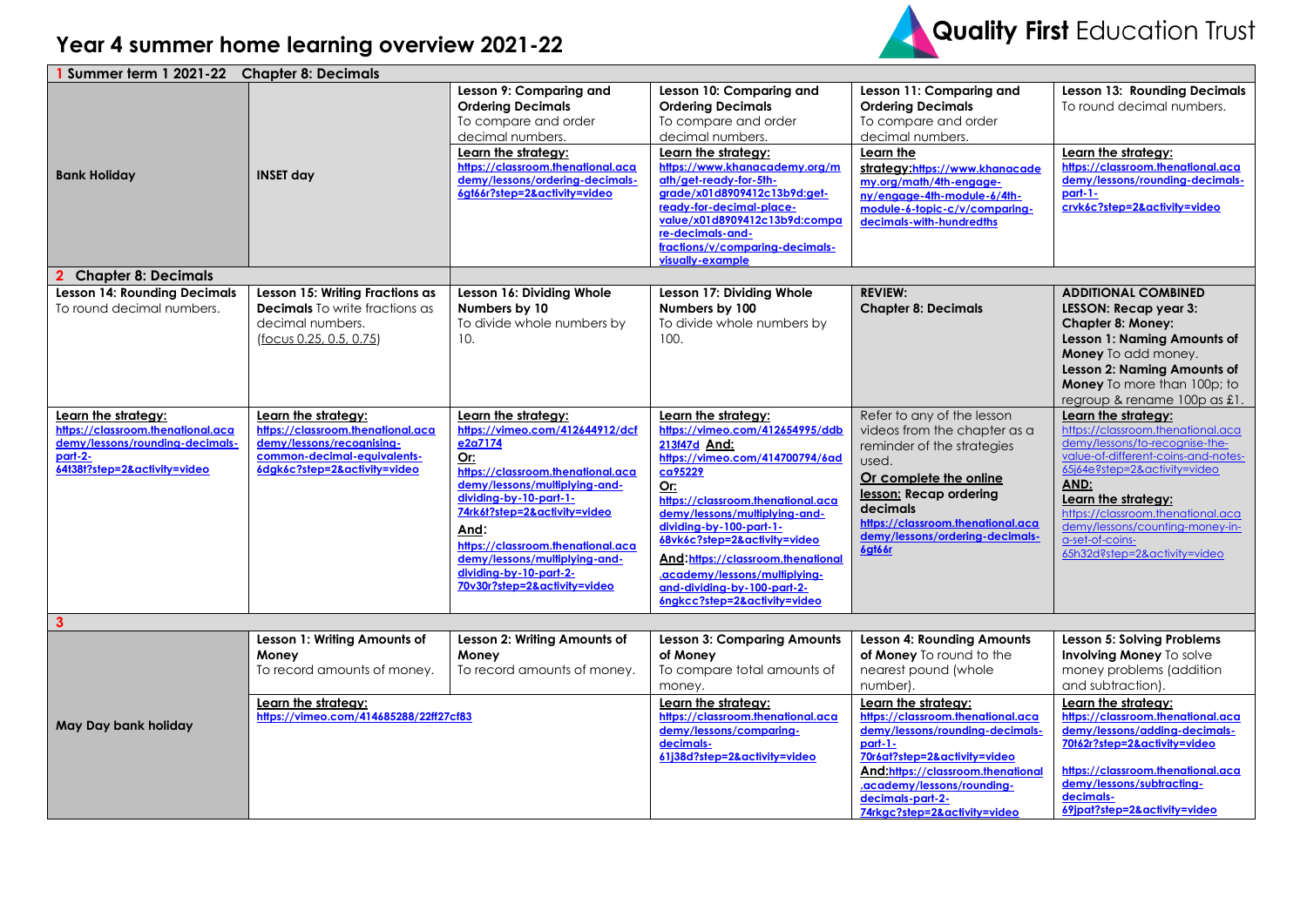## **Year 4 summer home learning overview 2021-22**



| 4 Chapter 9: Money                                                  |                                                                      |                                                            |                                   |                                               |                                                |  |  |  |  |  |  |
|---------------------------------------------------------------------|----------------------------------------------------------------------|------------------------------------------------------------|-----------------------------------|-----------------------------------------------|------------------------------------------------|--|--|--|--|--|--|
| Lesson 6: Solving Problems                                          | <b>ADDITIONAL COMBINED</b>                                           | <b>Lesson 1: Measuring Mass</b>                            | <b>Lesson 2: Measuring Mass</b>   | Lesson 3: Converting Units of                 | <b>ADDITIONAL COMBINED</b>                     |  |  |  |  |  |  |
| Involving Money To solve                                            | LESSON: Recap year 3:                                                | To measure mass.                                           | To measure mass.                  | Mass                                          | LESSON: Recap year 3:                          |  |  |  |  |  |  |
| money problems                                                      | <b>Chapter 6: Mass:</b>                                              |                                                            |                                   | To convert units of mass.                     | Chapter 7: Volume:                             |  |  |  |  |  |  |
| (multiplication).                                                   | Lesson 4: Reading Weighing                                           |                                                            |                                   |                                               | Lesson 6: Writing Capacity in                  |  |  |  |  |  |  |
|                                                                     | Scales To weigh heavier items                                        |                                                            |                                   |                                               | <b>Litres and Millilitres</b>                  |  |  |  |  |  |  |
|                                                                     | where the markers on the                                             |                                                            |                                   |                                               | To measure larger capacity in                  |  |  |  |  |  |  |
|                                                                     | scales represent 200 g each.                                         |                                                            |                                   |                                               | litres and millilitres.                        |  |  |  |  |  |  |
| Learn the strategy:                                                 | Learn the strategy: (8 minutes                                       | Learn the strategy:                                        |                                   | Learn the strategy:                           | Learn the strategy: (from 5                    |  |  |  |  |  |  |
| https://vimeo.com/user12106273/r                                    | and 48 seconds)                                                      | https://vimeo.com/user12106273/review/419847933/07c3a7181d |                                   | First a reminder:                             | minutes and 9 seconds)                         |  |  |  |  |  |  |
| eview/417089140/29e6f4beec                                          | https://classroom.thenational.aca                                    |                                                            |                                   | https://classroom.thenational.aca             | https://classroom.thenational.aca              |  |  |  |  |  |  |
|                                                                     | demy/lessons/reading-weighing-                                       |                                                            |                                   | demy/lessons/converting-                      | demy/lessons/consolidating-and-                |  |  |  |  |  |  |
|                                                                     | scales-with-different-intervals-<br>c4rk6c?step=1&activity=video     |                                                            |                                   | measurements-<br>cdj62t?step=2&activity=video | reviewing-learning-on-capacity-<br>and-volume- |  |  |  |  |  |  |
|                                                                     |                                                                      |                                                            |                                   |                                               | cdhp2r?step=2&activity=video                   |  |  |  |  |  |  |
|                                                                     |                                                                      |                                                            |                                   | Then:                                         |                                                |  |  |  |  |  |  |
|                                                                     |                                                                      |                                                            |                                   | https://classroom.thenational.aca             |                                                |  |  |  |  |  |  |
|                                                                     |                                                                      |                                                            |                                   | demy/lessons/converting-                      |                                                |  |  |  |  |  |  |
|                                                                     |                                                                      |                                                            |                                   | between-units-of-metric-mass-                 |                                                |  |  |  |  |  |  |
|                                                                     |                                                                      |                                                            |                                   | 6ww38d?step=2&activity=video                  |                                                |  |  |  |  |  |  |
| Chapter 10: Mass, Volume and Length                                 |                                                                      |                                                            |                                   |                                               |                                                |  |  |  |  |  |  |
| Lesson 4: Measuring Volume                                          | Lesson 5: Measuring Volume                                           | Lesson 6: Converting Units of                              | Lesson 8: Measuring Length        | Lesson 9: Converting Units of                 | Lesson 10: Converting Units of                 |  |  |  |  |  |  |
| To measure volume.                                                  | To measure volume                                                    | Volume                                                     | To measure length.                | Length                                        | Length                                         |  |  |  |  |  |  |
|                                                                     |                                                                      | To convert units of volume.                                |                                   | To convert units of length.                   | To convert units of length.                    |  |  |  |  |  |  |
| Learn the strategy:                                                 |                                                                      | Learn the strategy:                                        | Learn the strategy:               | Learn the strategy:                           | Learn the strategy:                            |  |  |  |  |  |  |
| Reminder: https://classroom.thenational.academy/lessons/converting- |                                                                      | https://vimeo.com/425518080/f03                            | https://classroom.thenational.aca | https://vimeo.com/425121590/733               | https://vimeo.com/425121615/42e                |  |  |  |  |  |  |
| measurements-cdj62t?step=2&activity=video                           |                                                                      | d0149f3                                                    | demy/lessons/converting-lenaths-  | <b>7f300ca</b>                                | <b>218ede4</b>                                 |  |  |  |  |  |  |
|                                                                     |                                                                      |                                                            | <u>part-1-</u>                    |                                               |                                                |  |  |  |  |  |  |
| Then:                                                               |                                                                      |                                                            | cgr3jd?step=2&activity=video      | And:                                          |                                                |  |  |  |  |  |  |
|                                                                     | https://classroom.thenational.academy/lessons/volume-to-read-scales- |                                                            |                                   | https://classroom.thenational.aca             |                                                |  |  |  |  |  |  |
| when-measuring-volume-6ru68d?step=1&activity=video                  |                                                                      |                                                            |                                   | demy/lessons/converting-lengths-              |                                                |  |  |  |  |  |  |
|                                                                     |                                                                      |                                                            |                                   | part-2-<br>64ukar?step=2&activity=video       |                                                |  |  |  |  |  |  |
| <b>Chapter 10: Mass, Volume and Length</b>                          |                                                                      | <b>Chapter 11: Area of Figures</b>                         |                                   |                                               |                                                |  |  |  |  |  |  |
| Recap year 3. Chapter 14:                                           | Lesson 11: Measuring                                                 | Lesson 1: Measuring the                                    | Lesson 2: Measuring Area          | Lesson 3: Measuring Area                      | Catch up time                                  |  |  |  |  |  |  |
| Perimeter                                                           | Perimeter in Different Units To                                      | <b>Surface that an Object Covers</b>                       | To measure area.                  | To measure area (counting                     |                                                |  |  |  |  |  |  |
| Lessons 1 & 2                                                       | measure perimeter in                                                 | To find area (by measuring                                 |                                   | squares).                                     |                                                |  |  |  |  |  |  |
|                                                                     | centimetres and millimetres.                                         | surface coverage).                                         |                                   |                                               |                                                |  |  |  |  |  |  |
| Learn the strategy:                                                 | Learn the strategy:                                                  | Learn the strategy:                                        |                                   | Learn the strategy:                           |                                                |  |  |  |  |  |  |
| https://vimeo.com/428408495/940                                     | https://vimeo.com/user12106273/r                                     | https://vimeo.com/user12106273/review/425844398/1408660396 |                                   | https://vimeo.com/user12106273/r              |                                                |  |  |  |  |  |  |
| <b>b91162d</b>                                                      | eview/425839735/ecf1cbf985                                           |                                                            |                                   | eview/425859169/c53c1cc90e                    |                                                |  |  |  |  |  |  |
|                                                                     |                                                                      |                                                            |                                   |                                               |                                                |  |  |  |  |  |  |
| And:                                                                | Or:                                                                  |                                                            |                                   | And:                                          |                                                |  |  |  |  |  |  |
| https://vimeo.com/428424124/06a                                     | https://classroom.thenational.aca                                    |                                                            |                                   | https://classroom.thenational.aca             |                                                |  |  |  |  |  |  |
| f5902fa                                                             | demy/lessons/calculating-the-                                        |                                                            |                                   | demy/lessons/understand-that-                 |                                                |  |  |  |  |  |  |
|                                                                     | perimeters-of-shapes-in-m-and-                                       |                                                            |                                   | area-is-a-measure-of-surface-                 |                                                |  |  |  |  |  |  |
| cm-6ngkjt?step=2&activity=video                                     |                                                                      |                                                            |                                   | and-is-measured-in-square-units-<br>$part-1-$ |                                                |  |  |  |  |  |  |
|                                                                     |                                                                      |                                                            |                                   | ccwk2c?step=1&activity=video                  |                                                |  |  |  |  |  |  |
| <b>Half term</b>                                                    |                                                                      |                                                            |                                   |                                               |                                                |  |  |  |  |  |  |
|                                                                     |                                                                      |                                                            |                                   |                                               |                                                |  |  |  |  |  |  |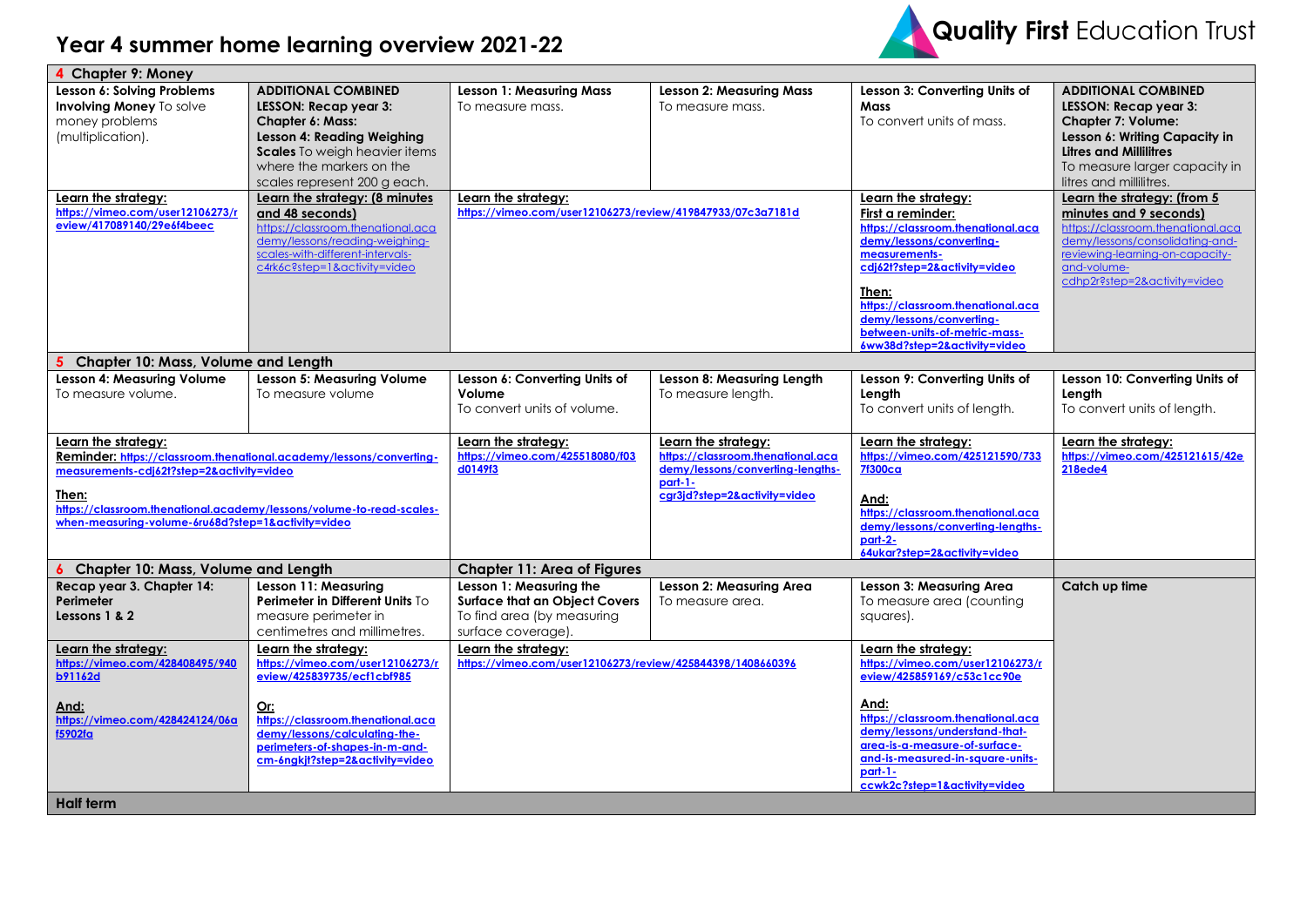## **Year 4 summer home learning overview 2021-22**



| <b>7 Summer term 2 2021-22</b>                                                                                                                                                                                                                                                       |                                                                                                                                                                                                                      |                                                                                                                                                                                                                                                                                           |                                                                                                                                                                                                                                                                                                                                                                    |                                                                                                                                                                                                                                                                                               |                                                                                                                                                                                                                                                                                                                                                                                                                  |  |  |
|--------------------------------------------------------------------------------------------------------------------------------------------------------------------------------------------------------------------------------------------------------------------------------------|----------------------------------------------------------------------------------------------------------------------------------------------------------------------------------------------------------------------|-------------------------------------------------------------------------------------------------------------------------------------------------------------------------------------------------------------------------------------------------------------------------------------------|--------------------------------------------------------------------------------------------------------------------------------------------------------------------------------------------------------------------------------------------------------------------------------------------------------------------------------------------------------------------|-----------------------------------------------------------------------------------------------------------------------------------------------------------------------------------------------------------------------------------------------------------------------------------------------|------------------------------------------------------------------------------------------------------------------------------------------------------------------------------------------------------------------------------------------------------------------------------------------------------------------------------------------------------------------------------------------------------------------|--|--|
| Ch 11: Area of Figures                                                                                                                                                                                                                                                               | <b>Chapter 12: Geometry</b>                                                                                                                                                                                          |                                                                                                                                                                                                                                                                                           |                                                                                                                                                                                                                                                                                                                                                                    |                                                                                                                                                                                                                                                                                               |                                                                                                                                                                                                                                                                                                                                                                                                                  |  |  |
| Lesson 4: Measuring Area<br>To measure area (counting<br>squares and half squares).                                                                                                                                                                                                  | <b>Revisit formal multiplication:</b><br>Multiplying 3-digit numbers by<br>1-digit numbers<br>To use short multiplication to<br>multiply 3-digit numbers by 1-<br>digit numbers.                                     | Revisit problem solving with<br>the four operations                                                                                                                                                                                                                                       | Lesson 1: Knowing Types of<br>Angles<br>To identify types of angles.<br>(Recap year 3 right angles)                                                                                                                                                                                                                                                                | <b>Lesson 2: Comparing Angles</b><br>To compare angles.                                                                                                                                                                                                                                       | <b>Lesson 3: Classifying Triangles</b><br>To classify triangles.                                                                                                                                                                                                                                                                                                                                                 |  |  |
| Learn the strategy:<br>https://vimeo.com/user12106273/r<br>eview/426145743/0880a925fc                                                                                                                                                                                                | Complete the online lesson:<br>https://classroom.thenational.aca<br>demy/lessons/multiplying-3-digit-<br>numbers-by-1-digit-numbers-<br>6ctkjd                                                                       | Complete the online lesson:<br>https://classroom.thenational.aca<br>demy/lessons/problem-solving-<br>using-all-four-operations-69k32d                                                                                                                                                     | Learn the strategy:<br><b>Right-angles:</b><br>https://classroom.thenational.aca<br>demy/lessons/shape-and-<br>symmetry-to-identify-right-angles-<br>75jkad?step=2&activity=video<br>Acute and obtuse angles:<br>https://classroom.thenational.aca<br>demy/lessons/shape-and-<br>symmetry-to-identify-acute-and-<br>obtuse-angles-<br>crtk0r?step=2&activity=video | Learn the strategy:<br>https://classroom.thenational.aca<br>demy/lessons/shape-and-<br>symmetry-to-compare-and-order-<br>angles-<br>c4wpcr?step=1&activity=video                                                                                                                              | Learn the strategy:<br><b>Right-angled and equilateral</b><br>triangles:<br>https://classroom.thenational.aca<br>demy/lessons/to-identify-and-<br>classify-right-angled-and-<br>equilateral-triangles-<br>6mtk4e?step=2&activity=video<br><b>Isosceles and scalene</b><br>trianales:<br>https://classroom.thenational.aca<br>demy/lessons/to-compare-and-<br>classify-isosceles-and-scalene-<br>triangles-chi62c |  |  |
| 8 Chapter 12: Geometry                                                                                                                                                                                                                                                               |                                                                                                                                                                                                                      |                                                                                                                                                                                                                                                                                           |                                                                                                                                                                                                                                                                                                                                                                    |                                                                                                                                                                                                                                                                                               |                                                                                                                                                                                                                                                                                                                                                                                                                  |  |  |
| Lesson 4: Classifying<br>Quadrilaterals<br>To classify quadrilaterals.<br>Learn the strategy:<br>https://vimeo.com/426153029/176f<br>347a59<br>And:<br>https://classroom.thenational.aca<br>demy/lessons/to-compare-and-<br>classify-quadrilaterals-<br>6rv62t?step=2&activity=video | Lesson 5: Identifying<br><b>Symmetrical Figures</b><br>To identify symmetrical figures.<br>Learn the strategy:<br>https://vimeo.com/428960528/b12<br>3566518                                                         | <b>Revisit converting measures:</b><br><b>Ordering Measurements</b><br>In this lesson, you will order<br>units of measurement using<br>your converting units skills.<br>Complete the online lesson:<br>https://classroom.thenational.aca<br>demy/lessons/ordering-<br>measurements-crt3cr | <b>Revisit fractions: Equivalent</b><br>fractions To explore the<br>relationship between the<br>numerator and denominator<br>in pairs of equivalent fractions.<br>Complete the online lesson:<br>https://classroom.thenational.aca<br>demy/lessons/equivalent-<br>fractions-68rk2d                                                                                 | <b>Revisit fractions: Calculating</b><br>unit fractions of quantities<br>To solve worded problems<br>involving finding unit fractions<br>of quantities.<br>Complete the online lesson:<br>https://classroom.thenational.aca<br>demy/lessons/calculating-unit-<br>fractions-of-quanties-6wvkgd | <b>Revisit fractions: Calculating</b><br>non-unit fractions of quantities<br>To solve worded problems<br>involving finding non-unit<br>fractions of quantities.<br>Complete the online lesson:<br>https://classroom.thenational.aca<br>demy/lessons/calculating-non-<br>unit-fractions-of-quantities-cmtp4e                                                                                                      |  |  |
| Consolidation                                                                                                                                                                                                                                                                        |                                                                                                                                                                                                                      |                                                                                                                                                                                                                                                                                           |                                                                                                                                                                                                                                                                                                                                                                    | <b>Chapter 12: Geometry</b>                                                                                                                                                                                                                                                                   |                                                                                                                                                                                                                                                                                                                                                                                                                  |  |  |
| <b>Revisit addition and</b><br>subtraction of fractions:<br>Adding fractions (with a total<br>greater than one) To explore<br>fractions that total one &<br>greater than one using<br>fraction bars to support.                                                                      | <b>Revisit addition and</b><br>subtraction of fractions:<br>Subtracting fractions To<br>explore subtracting fractions<br>fractions greater than one<br>using fraction bars & number<br>lines to build understanding. | Revisit graphs: Read, interpret<br>and compare bar charts<br>In this lesson, you will be<br>reading, interpreting and<br>comparing bar charts                                                                                                                                             | Revisit graphs: Interpret time<br>graphs<br>In this lesson, you will be<br>reading and interpreting time<br>graphs                                                                                                                                                                                                                                                 | Lesson 6: Drawing Lines of<br>Symmetry<br>To draw lines of symmetry.                                                                                                                                                                                                                          | Lesson 7: Completing<br><b>Symmetrical Figures</b><br>To draw symmetrical figures.                                                                                                                                                                                                                                                                                                                               |  |  |
| Complete the online lesson:<br>https://classroom.thenational.aca<br>demy/lessons/adding-fractions-<br>with-a-total-greater-than-one-<br>cgw66c                                                                                                                                       | Complete the online lesson:<br>https://classroom.thenational.aca<br>demy/lessons/subtracting-<br>fractions-2-71k34d                                                                                                  | Complete the online lesson:<br>https://classroom.thenational.aca<br>demy/lessons/read-interpret-and-<br>compare-bar-charts-cth3gd                                                                                                                                                         | Complete the online lesson:<br>https://classroom.thenational.aca<br>demy/lessons/interpret-time-<br>graphs-cngkje                                                                                                                                                                                                                                                  | Learn the strategy:<br>https://classroom.thenational.aca<br>demy/lessons/to-identify-lines-of-<br>symmetry-in-a-pattern-<br>cgrkcc?step=2&activity=video                                                                                                                                      | Learn the strategy:<br>https://classroom.thenational.aca<br>demy/lessons/to-complete-a-<br>simple-symmetrical-fiaure-<br>74wpat?step=2&activity=video                                                                                                                                                                                                                                                            |  |  |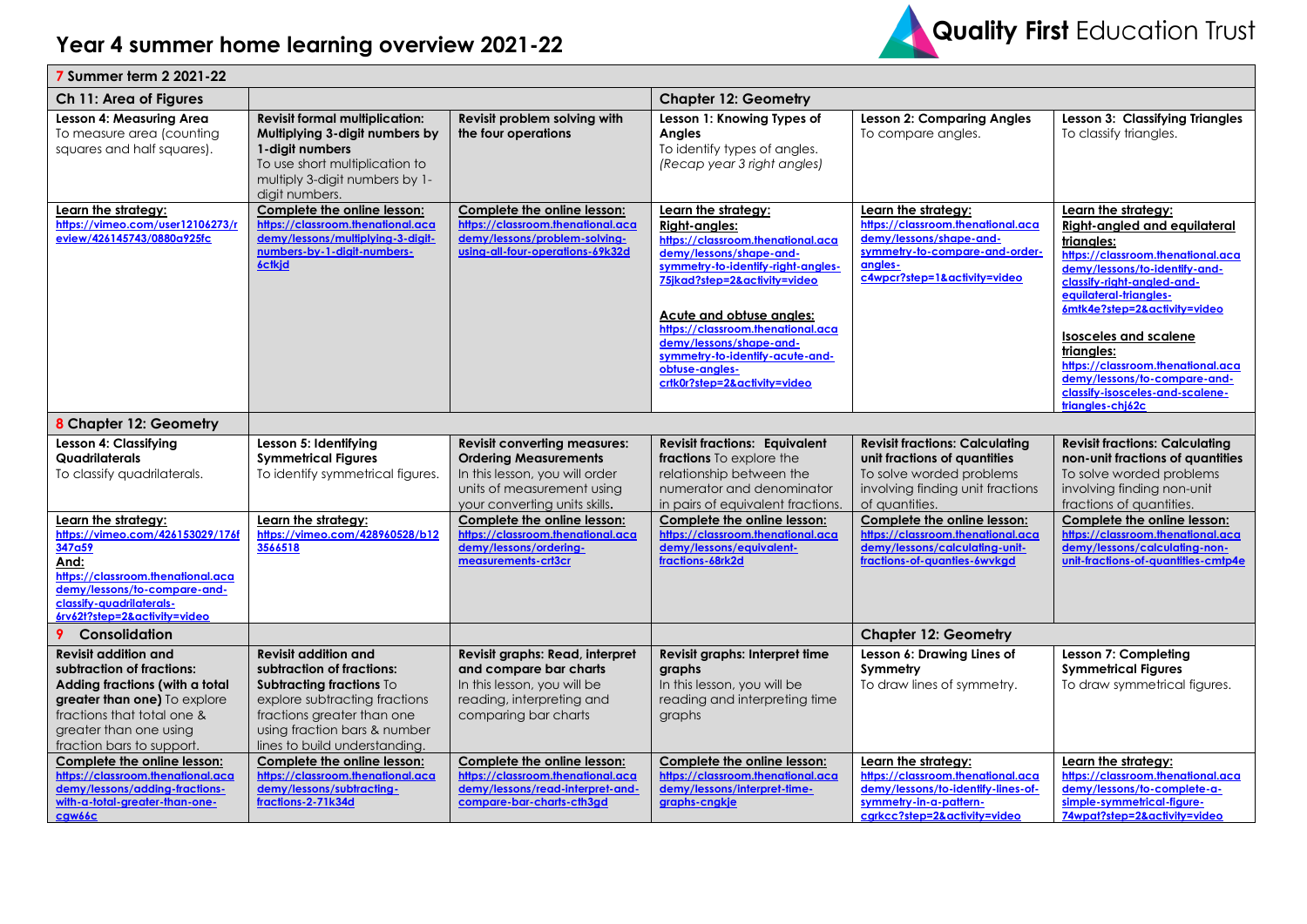



| 10 Chapter 12: Geometry                                                                                                                                                 |                                                                                                                                                                    | <b>Chapter 13: Position and Movement</b>                                                                                                                                                                                                                                                       |                                                                                                                                                                                                                                |                                                                                                                                                     | <b>Ch 14: Roman Numerals</b>                                                                                                                                                                                                             |  |
|-------------------------------------------------------------------------------------------------------------------------------------------------------------------------|--------------------------------------------------------------------------------------------------------------------------------------------------------------------|------------------------------------------------------------------------------------------------------------------------------------------------------------------------------------------------------------------------------------------------------------------------------------------------|--------------------------------------------------------------------------------------------------------------------------------------------------------------------------------------------------------------------------------|-----------------------------------------------------------------------------------------------------------------------------------------------------|------------------------------------------------------------------------------------------------------------------------------------------------------------------------------------------------------------------------------------------|--|
| Lesson 10: Sorting Shapes<br>To sort shapes.                                                                                                                            | Lesson 1: Describing Position<br>To describe position.                                                                                                             | <b>Lesson 2: Describing Position</b><br>To describe position.                                                                                                                                                                                                                                  | <b>Lesson 3: Plotting Points</b><br>To plot coordinates.                                                                                                                                                                       | Lesson 4: Describing Position<br>To describe movements.                                                                                             | Lesson 1: Writing Roman<br>Numerals for 1 to 20 To write<br>Roman numerals (to 20).<br>Lesson 2: Writing Roman<br>Numerals to 100 To write<br>Roman numerals to 100                                                                      |  |
| Complete the online lesson:<br>https://classroom.thenational.aca<br>demy/lessons/to-compare-and-<br>classify-2d-shapes-<br>68r3ed?step=2&activity=video                 | Learn the strategy:<br>https://classroom.thenational.academy/lessons/to-describe-positions-<br>on-a-2d-grid-as-coordinates-c4w66r?step=1&activity=video            |                                                                                                                                                                                                                                                                                                | Learn the strategy:<br>https://vimeo.com/user12106273/r<br>eview/429161973/dc853da4b7                                                                                                                                          | Learn the strategy:<br>https://vimeo.com/user12106273/r<br>eview/428751393/8d1754ba7e                                                               | Learn the strategy:<br>https://classroom.thenational.aca<br>demy/lessons/to-investigate-<br>roman-numerals-up-to-one-<br>hundred-<br>c8ukct?step=2&activity=video                                                                        |  |
| 11 Consolidation                                                                                                                                                        |                                                                                                                                                                    |                                                                                                                                                                                                                                                                                                |                                                                                                                                                                                                                                |                                                                                                                                                     |                                                                                                                                                                                                                                          |  |
| <b>REVIEW:</b><br><b>Chapter 9: Money</b><br>Chapter 10: Mass, Volume<br>and Length                                                                                     | <b>REVIEW:</b><br><b>Chapter 11: Area of Figures</b><br><b>Chapter 12: Geometry</b>                                                                                | <b>Revisit number: Applying and</b><br>consolidating: Reasoning with<br>4-digit numbers In this lesson,<br>we apply and consolidating<br>our knowledge of place value<br>and rounding.                                                                                                         | <b>Revisit decimals and fraction</b><br>equivalence: Recognising<br><b>Common Decimal Equivalents</b><br>In this lesson, you will explore<br>and identify common decimal<br>equivalents (quarter, half and<br>three quarters). | <b>Revisit short division</b>                                                                                                                       | Revisit short division with<br>remainders                                                                                                                                                                                                |  |
| Refer to any of the lesson<br>videos from the chapter as a<br>reminder of the strategies<br>used.                                                                       | Refer to any of the lesson<br>videos from the chapter as a<br>reminder of the strategies<br>used.                                                                  | Complete the online lesson:<br>https://classroom.thenational.aca<br>demy/lessons/applying-and-<br>consolidating-reasoning-with-4-<br>digit-numbers-64t30d                                                                                                                                      | Complete the online lesson:<br>https://classroom.thenational.aca<br>demy/lessons/recognising-<br>common-decimal-equivalents-<br>6dgk6c                                                                                         | Learn the strategy:<br>Complete the online lesson:<br>https://classroom.thenational.aca<br>demy/lessons/short-division-<br>6gt64d                   | Learn the strategy:<br>Complete the online lesson:<br>https://classroom.thenational.aca<br>demy/lessons/division-with-<br>remainders-ccwk6r                                                                                              |  |
| Consolidation<br>$12-12$                                                                                                                                                |                                                                                                                                                                    |                                                                                                                                                                                                                                                                                                |                                                                                                                                                                                                                                |                                                                                                                                                     |                                                                                                                                                                                                                                          |  |
| <b>Revisit division: Short division</b><br>(Part 2)<br>In today's lesson, we will be<br>exploring how to use the short<br>division algorithm with multiple<br>regroups. | Revisit division: Short division<br>(Part 3)<br>In today's lesson, we will be<br>exploring how to use the short<br>division algorithm, regrouping<br>through zero. | <b>Revisit Movement Between</b><br>Positions as Translations of a<br>Given Unit Left/Right or<br>Up/Down 1<br>Translation of shapes a given<br>number of units up, down, left<br>or right, to develop strategies<br>to reposition these shapes and<br>check that we are working<br>accurately. | <b>Revisit fractions: Comparing</b><br>non-unit fractions of quantities<br>In this lesson, pupils will use bar<br>models to support them in<br>solving worded problems that<br>compare fractions of<br>auantities.             | <b>Revisit fractions: Reasoning</b><br>with fractions<br>In this lesson we will apply our<br>knowledge of fractions to<br>three reasoning problems. | Revisit relationship between<br>area and perimeter and use<br>this knowledge to solve<br>problems<br>To investigate the relationship<br>between area and perimeter<br>and use this knowledge to<br>solve area and perimeter<br>problems. |  |
| Complete the online lesson:<br>https://classroom.thenational.aca<br>demy/lessons/short-division-part-<br>$2 - 6nk66c$                                                   | Complete the online lesson:<br>https://classroom.thenational.aca<br>demy/lessons/short-division-part-<br>3-cti3cr                                                  | Complete the online lesson:<br>https://classroom.thenational.aca<br>demy/lessons/to-describe-<br>movement-between-positions-as-<br>translations-of-a-given-unit-<br>leftright-or-updown-1-65h36t                                                                                               | Complete the online lesson:<br>https://classroom.thenational.aca<br>demy/lessons/comparing-non-<br>unit-fractions-of-quantities-6wvk2d                                                                                         | Complete the online lesson:<br>https://classroom.thenational.aca<br>demy/lessons/reasoning-with-<br>fractions-c4vkje                                | Complete the online lesson:<br>https://classroom.thenational.academy/l<br>essons/investigate-the-relationship-<br>between-area-and-perimeter-and-use-<br>this-knowledge-to-solve-problems-cct3cc                                         |  |